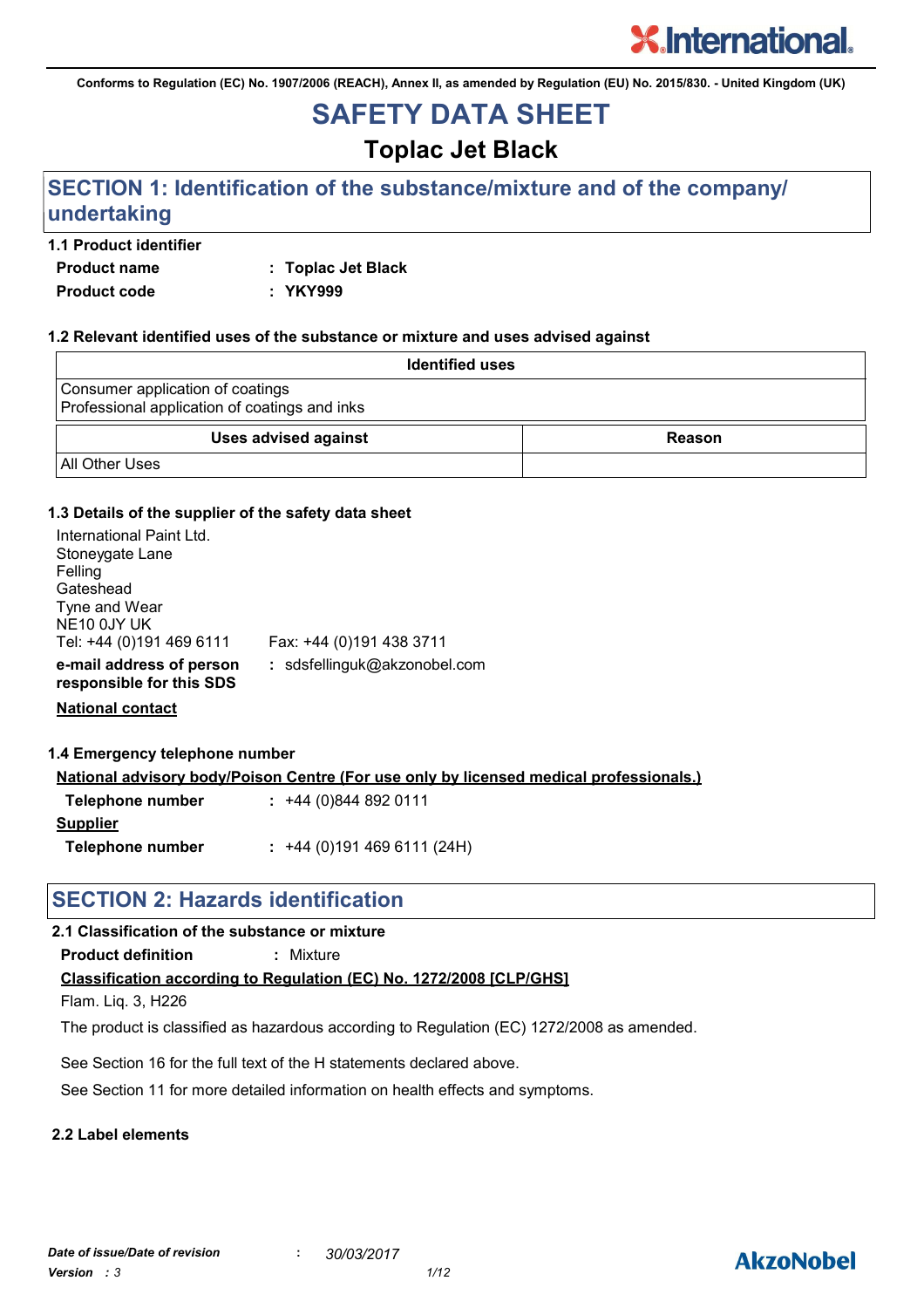### **SECTION 2: Hazards identification**

| <b>Hazard pictograms</b> |  |
|--------------------------|--|
|--------------------------|--|



| <b>Signal word</b>                                                                                                                                       | $:$ Warning                                                                                                                                              |
|----------------------------------------------------------------------------------------------------------------------------------------------------------|----------------------------------------------------------------------------------------------------------------------------------------------------------|
| <b>Hazard statements</b>                                                                                                                                 | : Flammable liquid and vapour.                                                                                                                           |
| <b>Precautionary statements</b>                                                                                                                          |                                                                                                                                                          |
| General                                                                                                                                                  | : Read label before use. Keep out of reach of children. If medical advice is needed,<br>have product container or label at hand.                         |
| <b>Prevention</b>                                                                                                                                        | : Wear protective gloves. Wear eye or face protection. Keep away from heat, hot<br>surfaces, sparks, open flames and other ignition sources. No smoking. |
| <b>Response</b>                                                                                                                                          | : IF ON SKIN (or hair): Take off immediately all contaminated clothing. Rinse skin<br>with water or shower.                                              |
| <b>Storage</b>                                                                                                                                           | : Keep cool.                                                                                                                                             |
| <b>Disposal</b>                                                                                                                                          | : Dispose of contents and container in accordance with all local, regional, national<br>and international regulations.                                   |
| <b>Supplemental label</b><br>elements                                                                                                                    | : Contains 2-butanone oxime. May produce an allergic reaction. Repeated exposure<br>may cause skin dryness or cracking.                                  |
|                                                                                                                                                          | Wear appropriate respirator when ventilation is inadequate.                                                                                              |
| <b>Annex XVII - Restrictions</b><br>on the manufacture,<br>placing on the market and<br>use of certain dangerous<br>substances, mixtures and<br>articles | : Not applicable.                                                                                                                                        |
|                                                                                                                                                          |                                                                                                                                                          |

**Other hazards which do : not result in classification** : None known. **2.3 Other hazards**

### **SECTION 3: Composition/information on ingredients**

**3.2 Mixtures :** Mixture

| <b>Product/ingredient</b><br>name          | <b>Identifiers</b>                                                                      | $%$ by<br>weight | <b>Classification</b><br><b>Regulation (EC) No.</b><br>1272/2008 [CLP]               | <b>Nota</b><br>(s) | <b>Type</b> |
|--------------------------------------------|-----------------------------------------------------------------------------------------|------------------|--------------------------------------------------------------------------------------|--------------------|-------------|
| Naphtha (petroleum),<br>hydrotreated heavy | REACH#:<br>l01-2119486659-16<br>EC: 265-150-3<br>CAS: 64742-48-9<br>Index: 649-327-00-6 | ≥25 - ≤50        | Asp. Tox. 1, H304<br><b>EUH066</b>                                                   | P                  | [1] [2]     |
| 2-butanone oxime                           | REACH #:<br>01-2119539477-28<br>EC: 202-496-6<br>CAS: 96-29-7<br>Index: 616-014-00-0    | ≤0.3             | Acute Tox. 4, H312<br>Eye Dam. 1, H318<br><b>Skin Sens. 1, H317</b><br>Carc. 2, H351 |                    | $[1]$       |
|                                            |                                                                                         |                  | See Section 16 for the<br>I full text of the H<br>statements declared<br>above.      |                    |             |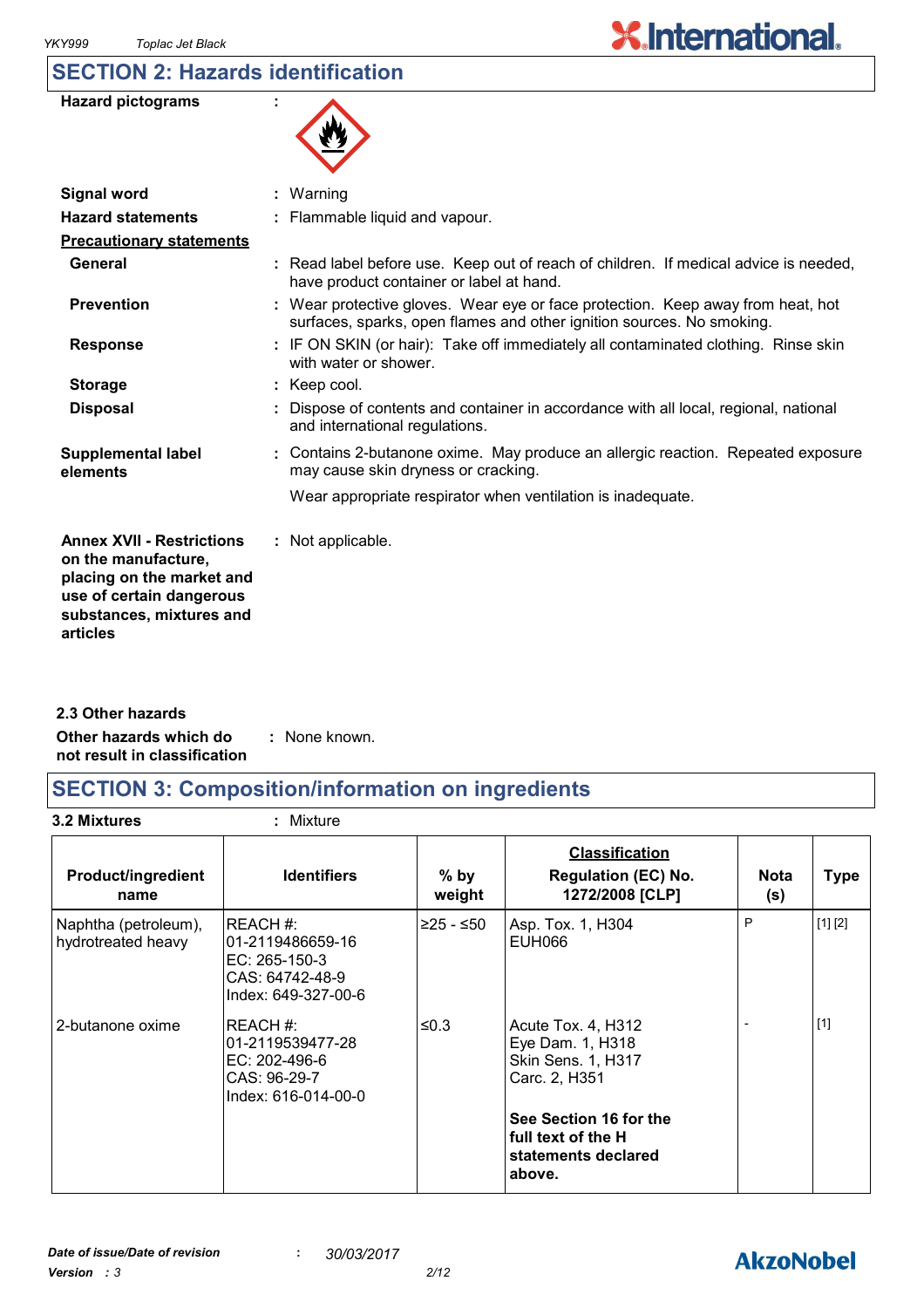*YKY999 Toplac Jet Black*

### **SECTION 3: Composition/information on ingredients**

There are no additional ingredients present which, within the current knowledge of the supplier and in the concentrations applicable, are classified as hazardous to health or the environment, are PBTs or vPvBs or have been assigned a workplace exposure limit and hence require reporting in this section.

**Type** 

[1] Substance classified with a health or environmental hazard

- [2] Substance with a workplace exposure limit
- [3] Substance meets the criteria for PBT according to Regulation (EC) No. 1907/2006, Annex XIII
- [4] Substance meets the criteria for vPvB according to Regulation (EC) No. 1907/2006, Annex XIII
- [5] Substance of equivalent concern

Occupational exposure limits, if available, are listed in Section 8.

|                                      | <b>Nota</b><br>(s) |
|--------------------------------------|--------------------|
| <b>SECTION 4: First aid measures</b> |                    |

#### **4.1 Description of first aid measures**

| General                           | : In all cases of doubt, or when symptoms persist, seek medical attention. Never give<br>anything by mouth to an unconscious person. If unconscious, place in recovery<br>position and seek medical advice. |
|-----------------------------------|-------------------------------------------------------------------------------------------------------------------------------------------------------------------------------------------------------------|
| Eye contact                       | : Remove contact lenses, irrigate copiously with clean, fresh water, holding the<br>eyelids apart for at least 10 minutes and seek immediate medical advice.                                                |
| <b>Inhalation</b>                 | : Remove to fresh air. Keep person warm and at rest. If not breathing, if breathing is<br>irregular or if respiratory arrest occurs, provide artificial respiration or oxygen by<br>trained personnel.      |
| <b>Skin contact</b>               | : Remove contaminated clothing and shoes. Wash skin thoroughly with soap and<br>water or use recognised skin cleanser. Do NOT use solvents or thinners.                                                     |
| Ingestion                         | : If swallowed, seek medical advice immediately and show the container or label.<br>Keep person warm and at rest. Do NOT induce vomiting.                                                                   |
| <b>Protection of first-aiders</b> | : No action shall be taken involving any personal risk or without suitable training. It<br>may be dangerous to the person providing aid to give mouth-to-mouth resuscitation.                               |

#### **4.2 Most important symptoms and effects, both acute and delayed**

#### **Potential acute health effects Eye contact :** No known significant effects or critical hazards.

| <b>Inhalation</b>            | : No known significant effects or critical hazards.                                                                                        |
|------------------------------|--------------------------------------------------------------------------------------------------------------------------------------------|
| <b>Skin contact</b>          | : Defatting to the skin. May cause skin dryness and irritation.                                                                            |
| Ingestion                    | : No known significant effects or critical hazards.                                                                                        |
| Over-exposure signs/symptoms |                                                                                                                                            |
| Eye contact                  | : No specific data.                                                                                                                        |
| <b>Inhalation</b>            | : Adverse symptoms may include the following:<br>headache<br>drowsiness/fatigue<br>dizziness/vertigo<br>muscle weakness<br>unconsciousness |
| <b>Skin contact</b>          | : Adverse symptoms may include the following:<br>irritation<br>dryness<br>cracking                                                         |
| Ingestion                    | : No specific data.                                                                                                                        |
|                              | 4.3 Indication of any immediate medical attention and special treatment needed                                                             |
| Notes to physician           | : Treat symptomatically. Contact poison treatment specialist immediately if large<br>quantities have been ingested or inhaled.             |

**Specific treatments :** No specific treatment.

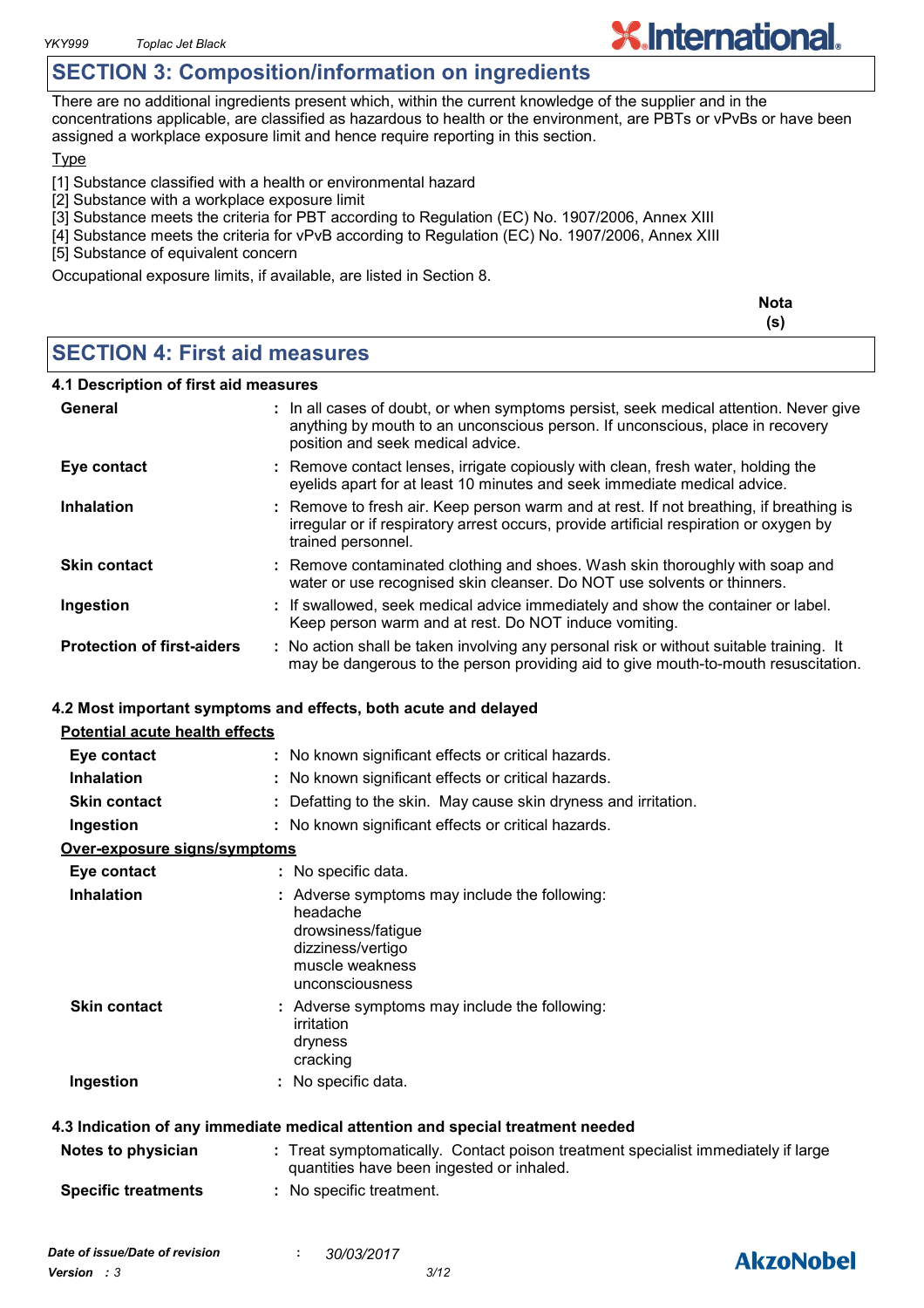### **SECTION 5: Firefighting measures**

| 5.1 Extinguishing media                                  |                                                                                                                                                                                                                                                                                                                                                                       |
|----------------------------------------------------------|-----------------------------------------------------------------------------------------------------------------------------------------------------------------------------------------------------------------------------------------------------------------------------------------------------------------------------------------------------------------------|
| <b>Suitable extinguishing</b><br>media                   | : Use dry chemical, $CO2$ , water spray (fog) or foam.                                                                                                                                                                                                                                                                                                                |
| Unsuitable extinguishing<br>media                        | : Do not use water jet.                                                                                                                                                                                                                                                                                                                                               |
|                                                          | 5.2 Special hazards arising from the substance or mixture                                                                                                                                                                                                                                                                                                             |
| Hazards from the<br>substance or mixture                 | : Flammable liquid and vapour. In a fire or if heated, a pressure increase will occur<br>and the container may burst, with the risk of a subsequent explosion. Runoff to<br>sewer may create fire or explosion hazard.                                                                                                                                                |
| <b>Hazardous thermal</b><br>decomposition products       | : Decomposition products may include the following materials:<br>carbon dioxide<br>carbon monoxide                                                                                                                                                                                                                                                                    |
| 5.3 Advice for firefighters                              |                                                                                                                                                                                                                                                                                                                                                                       |
| <b>Special protective actions</b><br>for fire-fighters   | : Promptly isolate the scene by removing all persons from the vicinity of the incident if<br>there is a fire. No action shall be taken involving any personal risk or without<br>suitable training. Move containers from fire area if this can be done without risk.<br>Use water spray to keep fire-exposed containers cool.                                         |
| <b>Special protective</b><br>equipment for fire-fighters | : Fire-fighters should wear appropriate protective equipment and self-contained<br>breathing apparatus (SCBA) with a full face-piece operated in positive pressure<br>mode. Clothing for fire-fighters (including helmets, protective boots and gloves)<br>conforming to European standard EN 469 will provide a basic level of protection for<br>chemical incidents. |

### **SECTION 6: Accidental release measures**

#### **6.1 Personal precautions, protective equipment and emergency procedures**

|                                         | o. I I crochar procaations, protocityc cquipment and chici gener proceautes                                                                                                                                                                                                                                                                                                                                                                                                                                                                                                                                                                                |
|-----------------------------------------|------------------------------------------------------------------------------------------------------------------------------------------------------------------------------------------------------------------------------------------------------------------------------------------------------------------------------------------------------------------------------------------------------------------------------------------------------------------------------------------------------------------------------------------------------------------------------------------------------------------------------------------------------------|
| For non-emergency<br>personnel          | : No action shall be taken involving any personal risk or without suitable training.<br>Evacuate surrounding areas. Keep unnecessary and unprotected personnel from<br>entering. Do not touch or walk through spilt material. Shut off all ignition sources.<br>No flares, smoking or flames in hazard area. Avoid breathing vapour or mist.<br>Provide adequate ventilation. Wear appropriate respirator when ventilation is<br>inadequate. Put on appropriate personal protective equipment.                                                                                                                                                             |
|                                         | For emergency responders : If specialised clothing is required to deal with the spillage, take note of any<br>information in Section 8 on suitable and unsuitable materials. See also the<br>information in "For non-emergency personnel".                                                                                                                                                                                                                                                                                                                                                                                                                 |
| <b>6.2 Environmental</b><br>precautions | : Avoid dispersal of spilt material and runoff and contact with soil, waterways, drains<br>and sewers. Inform the relevant authorities if the product has caused environmental<br>pollution (sewers, waterways, soil or air).                                                                                                                                                                                                                                                                                                                                                                                                                              |
|                                         | 6.3 Methods and material for containment and cleaning up                                                                                                                                                                                                                                                                                                                                                                                                                                                                                                                                                                                                   |
| <b>Small spill</b>                      | : Stop leak if without risk. Move containers from spill area. Use spark-proof tools and<br>explosion-proof equipment. Dilute with water and mop up if water-soluble.<br>Alternatively, or if water-insoluble, absorb with an inert dry material and place in an<br>appropriate waste disposal container. Dispose of via a licensed waste disposal<br>contractor.                                                                                                                                                                                                                                                                                           |
| Large spill                             | : Stop leak if without risk. Move containers from spill area. Use spark-proof tools and<br>explosion-proof equipment. Approach the release from upwind. Prevent entry into<br>sewers, water courses, basements or confined areas. Wash spillages into an<br>effluent treatment plant or proceed as follows. Contain and collect spillage with non-<br>combustible, absorbent material e.g. sand, earth, vermiculite or diatomaceous earth<br>and place in container for disposal according to local regulations. Dispose of via a<br>licensed waste disposal contractor. Contaminated absorbent material may pose the<br>same hazard as the spilt product. |

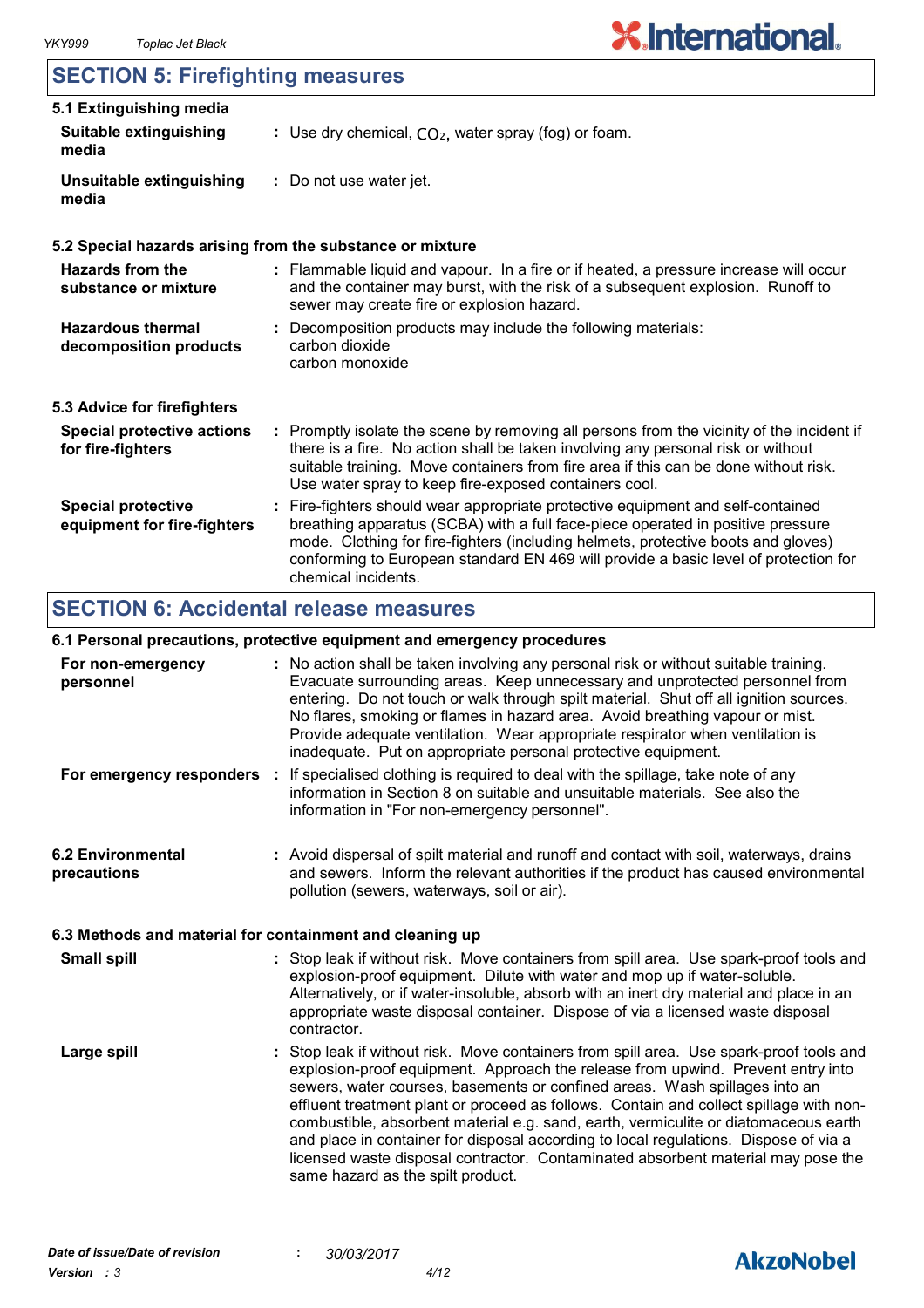### **SECTION 6: Accidental release measures**

| 6.4 Reference to other |  |
|------------------------|--|
| sections               |  |

- See Section 1 for emergency contact information. **:**
	- See Section 8 for information on appropriate personal protective equipment. See Section 13 for additional waste treatment information.

**X**.International.

### **SECTION 7: Handling and storage**

The information in this section contains generic advice and guidance. The list of Identified Uses in Section 1 should be consulted for any available use-specific information provided in the Exposure Scenario(s).

#### **7.1 Precautions for safe handling**

| <b>Protective measures</b>                | : Put on appropriate personal protective equipment (see Section 8). Do not ingest.<br>Avoid contact with eyes, skin and clothing. Avoid breathing vapour or mist. Use<br>only with adequate ventilation. Wear appropriate respirator when ventilation is<br>inadequate. Do not enter storage areas and confined spaces unless adequately<br>ventilated. Keep in the original container or an approved alternative made from a<br>compatible material, kept tightly closed when not in use. Store and use away from<br>heat, sparks, open flame or any other ignition source. Use explosion-proof electrical<br>(ventilating, lighting and material handling) equipment. Use only non-sparking tools.<br>Take precautionary measures against electrostatic discharges. Empty containers<br>retain product residue and can be hazardous. Do not reuse container. |
|-------------------------------------------|----------------------------------------------------------------------------------------------------------------------------------------------------------------------------------------------------------------------------------------------------------------------------------------------------------------------------------------------------------------------------------------------------------------------------------------------------------------------------------------------------------------------------------------------------------------------------------------------------------------------------------------------------------------------------------------------------------------------------------------------------------------------------------------------------------------------------------------------------------------|
| Advice on general<br>occupational hygiene | Eating, drinking and smoking should be prohibited in areas where this material is<br>handled, stored and processed. Workers should wash hands and face before<br>eating, drinking and smoking. Remove contaminated clothing and protective<br>equipment before entering eating areas. See also Section 8 for additional                                                                                                                                                                                                                                                                                                                                                                                                                                                                                                                                        |

#### **7.2 Conditions for safe storage, including any incompatibilities**

Store in accordance with local regulations. Store in a segregated and approved area. Store in original container protected from direct sunlight in a dry, cool and well-ventilated area, away from incompatible materials (see Section 10) and food and drink. Eliminate all ignition sources. Vapours are heavier than air and may spread along floors. Separate from oxidizing materials. Keep container tightly closed and sealed until ready for use. Containers that have been opened must be carefully resealed and kept upright to prevent leakage. Do not store in unlabelled containers. Use appropriate containment to avoid environmental contamination.

information on hygiene measures.

| 7.3 Specific end use(s)    |                  |
|----------------------------|------------------|
| <b>Recommendations</b>     | : Not available. |
| Industrial sector specific | : Not available. |
| solutions                  |                  |

### **SECTION 8: Exposure controls/personal protection**

The information in this section contains generic advice and guidance. Information is provided based on typical anticipated uses of the product. Additional measures might be required for bulk handling or other uses that could significantly increase worker exposure or environmental releases.

#### **8.1 Control parameters**

#### **Occupational exposure limits**

| Product/ingredient name<br>Naphtha (petroleum), hydrotreated heavy |  | <b>Exposure limit values</b>                                                                                                                                                                                                                                                                                                                                                                                                                                                                                                                                                                                                                                                                                                                                                                                                                          |  |  |
|--------------------------------------------------------------------|--|-------------------------------------------------------------------------------------------------------------------------------------------------------------------------------------------------------------------------------------------------------------------------------------------------------------------------------------------------------------------------------------------------------------------------------------------------------------------------------------------------------------------------------------------------------------------------------------------------------------------------------------------------------------------------------------------------------------------------------------------------------------------------------------------------------------------------------------------------------|--|--|
|                                                                    |  | <b>EU OEL (Europe).</b><br>TWA: 1200 mg/m <sup>3</sup> 8 hours.<br>TWA: 197 ppm 8 hours.                                                                                                                                                                                                                                                                                                                                                                                                                                                                                                                                                                                                                                                                                                                                                              |  |  |
| <b>Recommended monitoring</b><br>procedures                        |  | If this product contains ingredients with exposure limits, personal, workplace<br>atmosphere or biological monitoring may be required to determine the effectiveness<br>of the ventilation or other control measures and/or the necessity to use respiratory<br>protective equipment. Reference should be made to monitoring standards, such as<br>the following: European Standard EN 689 (Workplace atmospheres - Guidance for<br>the assessment of exposure by inhalation to chemical agents for comparison with<br>limit values and measurement strategy) European Standard EN 14042 (Workplace<br>atmospheres - Guide for the application and use of procedures for the assessment<br>of exposure to chemical and biological agents) European Standard EN 482<br>(Workplace atmospheres - General requirements for the performance of procedures |  |  |

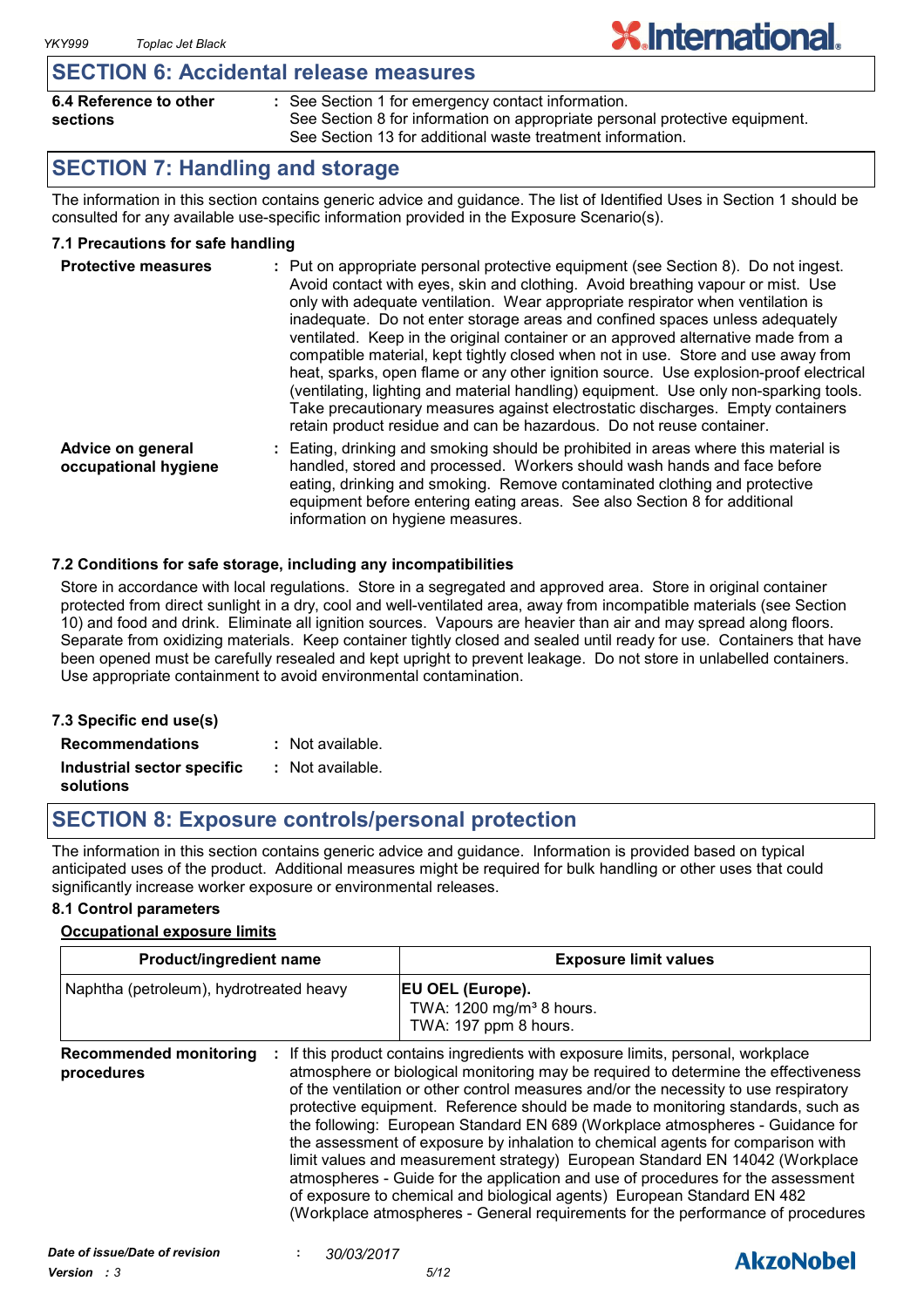### **SECTION 8: Exposure controls/personal protection**

for the measurement of chemical agents) Reference to national guidance documents for methods for the determination of hazardous substances will also be required.

**X.International.** 

#### **DNELs/DMELs**

No DNELs/DMELs available.

#### **PNECs**

No PNECs available

| 8.2 Exposure controls                 |                                                                                                                                                                                                                                                                                                                                                                                                                                                                                                                                                                                                                                                                                                                                                                                                                                                                                                                                                                                                                                                                                                                                                                                                                                                                                                                                                                          |
|---------------------------------------|--------------------------------------------------------------------------------------------------------------------------------------------------------------------------------------------------------------------------------------------------------------------------------------------------------------------------------------------------------------------------------------------------------------------------------------------------------------------------------------------------------------------------------------------------------------------------------------------------------------------------------------------------------------------------------------------------------------------------------------------------------------------------------------------------------------------------------------------------------------------------------------------------------------------------------------------------------------------------------------------------------------------------------------------------------------------------------------------------------------------------------------------------------------------------------------------------------------------------------------------------------------------------------------------------------------------------------------------------------------------------|
| Appropriate engineering<br>controls   | : Use only with adequate ventilation. Use process enclosures, local exhaust<br>ventilation or other engineering controls to keep worker exposure to airborne<br>contaminants below any recommended or statutory limits. The engineering<br>controls also need to keep gas, vapour or dust concentrations below any lower<br>explosive limits. Use explosion-proof ventilation equipment.                                                                                                                                                                                                                                                                                                                                                                                                                                                                                                                                                                                                                                                                                                                                                                                                                                                                                                                                                                                 |
| <b>Individual protection measures</b> |                                                                                                                                                                                                                                                                                                                                                                                                                                                                                                                                                                                                                                                                                                                                                                                                                                                                                                                                                                                                                                                                                                                                                                                                                                                                                                                                                                          |
| <b>Hygiene measures</b>               | : Wash hands, forearms and face thoroughly after handling chemical products,<br>before eating, smoking and using the lavatory and at the end of the working period.<br>Appropriate techniques should be used to remove potentially contaminated clothing.<br>Wash contaminated clothing before reusing. Ensure that eyewash stations and<br>safety showers are close to the workstation location.                                                                                                                                                                                                                                                                                                                                                                                                                                                                                                                                                                                                                                                                                                                                                                                                                                                                                                                                                                        |
| <b>Eye/face protection</b>            | : Safety eyewear complying with an approved standard should be used when a risk<br>assessment indicates this is necessary to avoid exposure to liquid splashes, mists,<br>gases or dusts. If contact is possible, the following protection should be worn,<br>unless the assessment indicates a higher degree of protection: safety glasses with<br>side-shields.                                                                                                                                                                                                                                                                                                                                                                                                                                                                                                                                                                                                                                                                                                                                                                                                                                                                                                                                                                                                        |
| <b>Skin protection</b>                |                                                                                                                                                                                                                                                                                                                                                                                                                                                                                                                                                                                                                                                                                                                                                                                                                                                                                                                                                                                                                                                                                                                                                                                                                                                                                                                                                                          |
| <b>Hand protection</b>                | : Use chemical resistant gloves classified under Standard EN 374: Protective gloves<br>against chemicals and micro-organisms. Recommended: Viton® or Nitrile<br>gloves. When prolonged or frequently repeated contact may occur, a glove with a<br>protection class of 6 (breakthrough time greater than 480 minutes according to EN<br>374) is recommended. When only brief contact is expected, a glove with a<br>protection class of 2 or higher (breakthrough time greater than 30 minutes<br>according to EN 374) is recommended. The user must check that the final choice<br>of type of glove selected for handling this product is the most appropriate and takes<br>into account the particular conditions of use, as included in the user's risk<br>assessment. NOTICE: The selection of a specific glove for a particular application<br>and duration of use in a workplace should also take into account all relevant<br>workplace factors such as, but not limited to: Other chemicals which may be<br>handled, physical requirements (cut/puncture protection, dexterity, thermal<br>protection), potential body reactions to glove materials, as well as the instructions/<br>specifications provided by the glove supplier. Barrier creams may help to protect<br>the exposed areas of the skin but should not be applied once exposure has<br>occurred. |
| <b>Body protection</b>                | : Personal protective equipment for the body should be selected based on the task<br>being performed and the risks involved and should be approved by a specialist<br>before handling this product. When there is a risk of ignition from static electricity,<br>wear anti-static protective clothing. For the greatest protection from static<br>discharges, clothing should include anti-static overalls, boots and gloves. Refer to<br>European Standard EN 1149 for further information on material and design<br>requirements and test methods.                                                                                                                                                                                                                                                                                                                                                                                                                                                                                                                                                                                                                                                                                                                                                                                                                     |
| Other skin protection                 | : Appropriate footwear and any additional skin protection measures should be<br>selected based on the task being performed and the risks involved and should be<br>approved by a specialist before handling this product.                                                                                                                                                                                                                                                                                                                                                                                                                                                                                                                                                                                                                                                                                                                                                                                                                                                                                                                                                                                                                                                                                                                                                |
| <b>Respiratory protection</b>         | : Use a properly fitted, air-purifying or air-fed respirator complying with an approved<br>standard if a risk assessment indicates this is necessary. Respirator selection<br>must be based on known or anticipated exposure levels, the hazards of the product<br>and the safe working limits of the selected respirator.                                                                                                                                                                                                                                                                                                                                                                                                                                                                                                                                                                                                                                                                                                                                                                                                                                                                                                                                                                                                                                               |

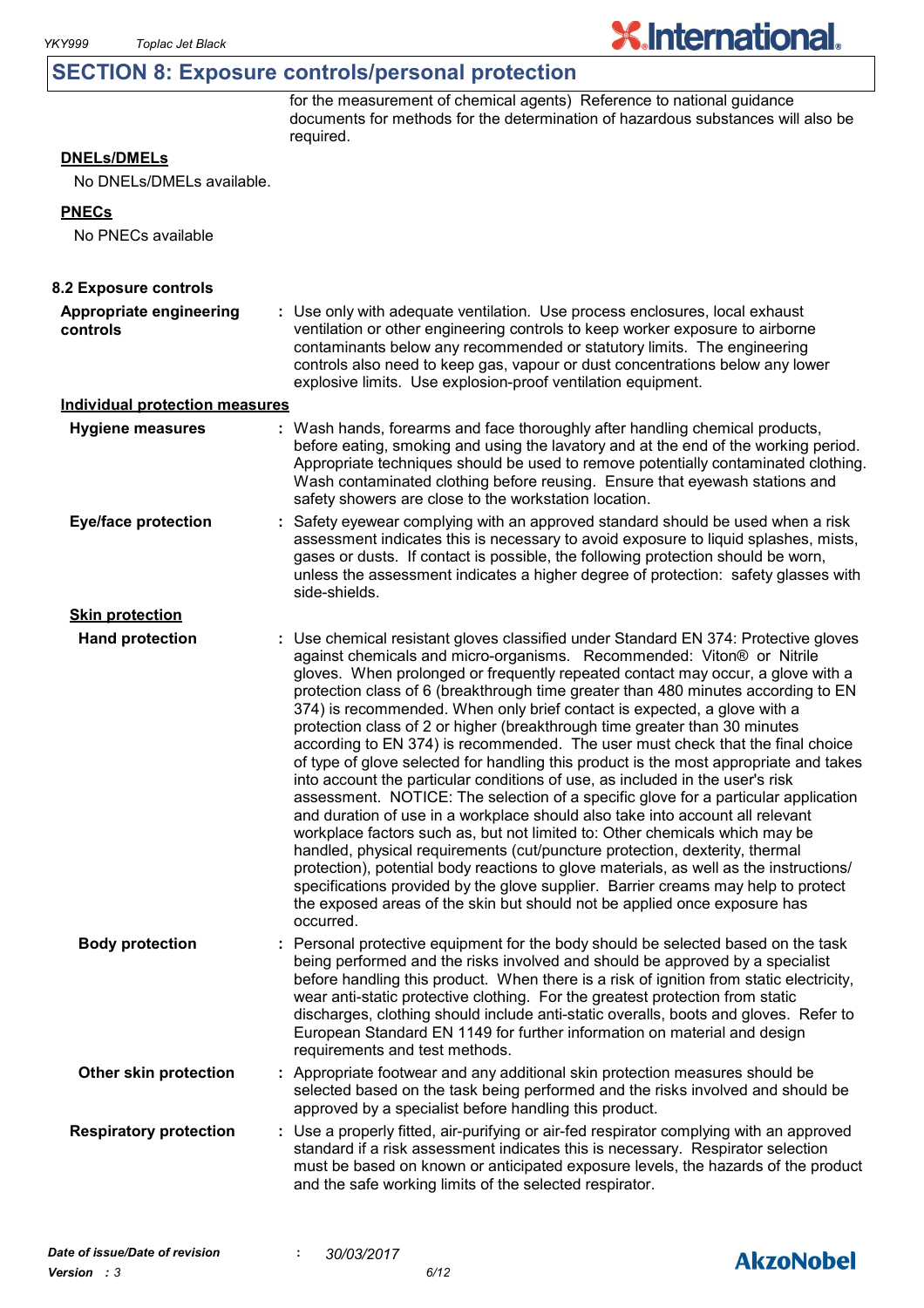### **SECTION 8: Exposure controls/personal protection**

| <b>Environmental exposure</b> |  |
|-------------------------------|--|
| controls                      |  |

**:** Emissions from ventilation or work process equipment should be checked to ensure they comply with the requirements of environmental protection legislation. In some cases, fume scrubbers, filters or engineering modifications to the process equipment will be necessary to reduce emissions to acceptable levels.

### **SECTION 9: Physical and chemical properties**

#### **9.1 Information on basic physical and chemical properties**

| Appearance                                                        |                                                                                                  |
|-------------------------------------------------------------------|--------------------------------------------------------------------------------------------------|
| <b>Physical state</b>                                             | : Liquid.                                                                                        |
| Colour                                                            | $:$ Black.                                                                                       |
| Odour                                                             | : Solvent.                                                                                       |
| <b>Odour threshold</b>                                            | : Not available.                                                                                 |
| рH                                                                | : Not applicable.                                                                                |
| <b>Melting point/freezing point</b>                               | $:$ Not available.                                                                               |
| Initial boiling point and<br>boiling range                        | : Lowest known value: 155 to 217°C (311 to 422.6°F)(Naphtha (petroleum),<br>hydrotreated heavy). |
| <b>Flash point</b>                                                | : Closed cup: $42^{\circ}$ C                                                                     |
| <b>Evaporation rate</b>                                           | : Not available.                                                                                 |
| Flammability (solid, gas)                                         | : Not available.                                                                                 |
| Upper/lower flammability or<br>explosive limits                   | : Greatest known range: Lower: 1.4% Upper: 7.6% (Naphtha (petroleum),<br>hydrotreated heavy)     |
| Vapour pressure                                                   | $:$ Not available.                                                                               |
| <b>Vapour density</b>                                             | $:$ Not available.                                                                               |
| <b>Relative density</b>                                           | : 0.94                                                                                           |
| Solubility(ies)                                                   | : Insoluble in the following materials: cold water.                                              |
| <b>Partition coefficient: n-octanol/: Not available.</b><br>water |                                                                                                  |
| <b>Auto-ignition temperature</b>                                  | $:$ Not available.                                                                               |
| Decomposition temperature                                         | : Not available.                                                                                 |
| <b>Viscosity</b>                                                  | : Kinematic (room temperature): $373 \text{ mm}^2/\text{s}$                                      |
| <b>Explosive properties</b>                                       | : Not available.                                                                                 |
| <b>Oxidising properties</b>                                       | : Not available.                                                                                 |

#### **9.2 Other information**

No additional information.

| <b>SECTION 10: Stability and reactivity</b>          |                                                                                                                                                                              |  |
|------------------------------------------------------|------------------------------------------------------------------------------------------------------------------------------------------------------------------------------|--|
| 10.1 Reactivity                                      | : No specific test data related to reactivity available for this product or its ingredients.                                                                                 |  |
| 10.2 Chemical stability                              | : The product is stable.                                                                                                                                                     |  |
| 10.3 Possibility of<br>hazardous reactions           | : Under normal conditions of storage and use, hazardous reactions will not occur.                                                                                            |  |
| 10.4 Conditions to avoid                             | : Avoid all possible sources of ignition (spark or flame). Do not pressurise, cut, weld,<br>braze, solder, drill, grind or expose containers to heat or sources of ignition. |  |
| 10.5 Incompatible materials                          | $\therefore$ Reactive or incompatible with the following materials:<br>oxidizing materials                                                                                   |  |
| <b>10.6 Hazardous</b><br>decomposition products      | : Under normal conditions of storage and use, hazardous decomposition products<br>should not be produced.                                                                    |  |
| Date of issue/Date of revision<br><b>Version</b> : 3 | 30/03/2017<br>÷.<br><b>AkzoNobel</b><br>7/12                                                                                                                                 |  |

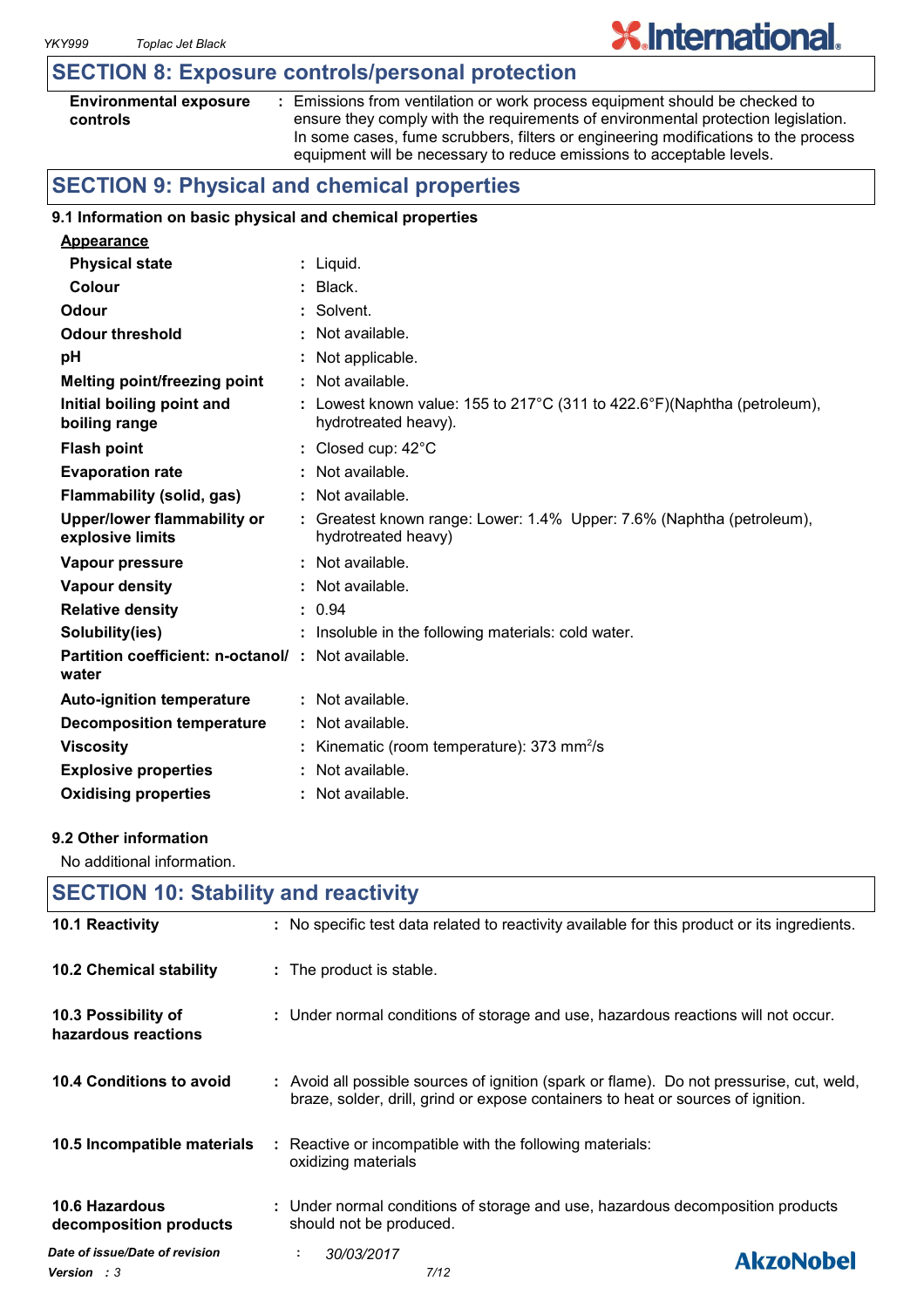

### **SECTION 10: Stability and reactivity**

| <b>Product/ingredient name</b>             | <b>Result</b> | <b>Species</b> | <b>Dose</b> | <b>Exposure</b> |
|--------------------------------------------|---------------|----------------|-------------|-----------------|
| Naphtha (petroleum),<br>hydrotreated heavy | ILD50 Oral    | Rat            | 6000 mg/kg  |                 |
| 2-butanone oxime                           | ILD50 Dermal  | Rat            | 1001 mg/kg  |                 |

### **Conclusion/Summary :** Not available.

#### **Irritation/Corrosion**

| Product/ingredient name                            | <b>Result</b>          | <b>Species</b> | <b>Score</b> | <b>Exposure</b>    | <b>Observation</b> |
|----------------------------------------------------|------------------------|----------------|--------------|--------------------|--------------------|
| 2-butanone oxime                                   | Eyes - Severe irritant | Rabbit         |              | 100<br>microliters |                    |
| <b>Conclusion/Summary</b>                          | : Not available.       |                |              |                    |                    |
| <b>Sensitisation</b>                               |                        |                |              |                    |                    |
| <b>Conclusion/Summary</b>                          | : Not available.       |                |              |                    |                    |
| <b>Mutagenicity</b>                                |                        |                |              |                    |                    |
| <b>Conclusion/Summary</b>                          | : Not available.       |                |              |                    |                    |
| Carcinogenicity                                    |                        |                |              |                    |                    |
| <b>Conclusion/Summary</b>                          | : Not available.       |                |              |                    |                    |
| <b>Reproductive toxicity</b>                       |                        |                |              |                    |                    |
| <b>Conclusion/Summary</b>                          | : Not available.       |                |              |                    |                    |
| <b>Teratogenicity</b>                              |                        |                |              |                    |                    |
| <b>Conclusion/Summary</b>                          | : Not available.       |                |              |                    |                    |
| Specific target organ toxicity (single exposure)   |                        |                |              |                    |                    |
| Not available.                                     |                        |                |              |                    |                    |
| Specific target organ toxicity (repeated exposure) |                        |                |              |                    |                    |

#### Not available.

#### **Aspiration hazard**

| <b>Product/ingredient name</b>          | <b>Result</b>                  |
|-----------------------------------------|--------------------------------|
| Naphtha (petroleum), hydrotreated heavy | ASPIRATION HAZARD - Category 1 |

| Information on likely routes : Not available.<br>of exposure |                                                                                                                                            |
|--------------------------------------------------------------|--------------------------------------------------------------------------------------------------------------------------------------------|
| <b>Potential acute health effects</b>                        |                                                                                                                                            |
| Eye contact                                                  | : No known significant effects or critical hazards.                                                                                        |
| <b>Inhalation</b>                                            | : No known significant effects or critical hazards.                                                                                        |
| <b>Skin contact</b>                                          | : Defatting to the skin. May cause skin dryness and irritation.                                                                            |
| Ingestion                                                    | : No known significant effects or critical hazards.                                                                                        |
|                                                              | Symptoms related to the physical, chemical and toxicological characteristics                                                               |
| Eye contact                                                  | : No specific data.                                                                                                                        |
| <b>Inhalation</b>                                            | : Adverse symptoms may include the following:<br>headache<br>drowsiness/fatigue<br>dizziness/vertigo<br>muscle weakness<br>unconsciousness |
| <b>Skin contact</b>                                          | : Adverse symptoms may include the following:<br>irritation<br>dryness<br>cracking                                                         |
| Ingestion                                                    | : No specific data.                                                                                                                        |
|                                                              | 0.0100100                                                                                                                                  |

### **AkzoNobel**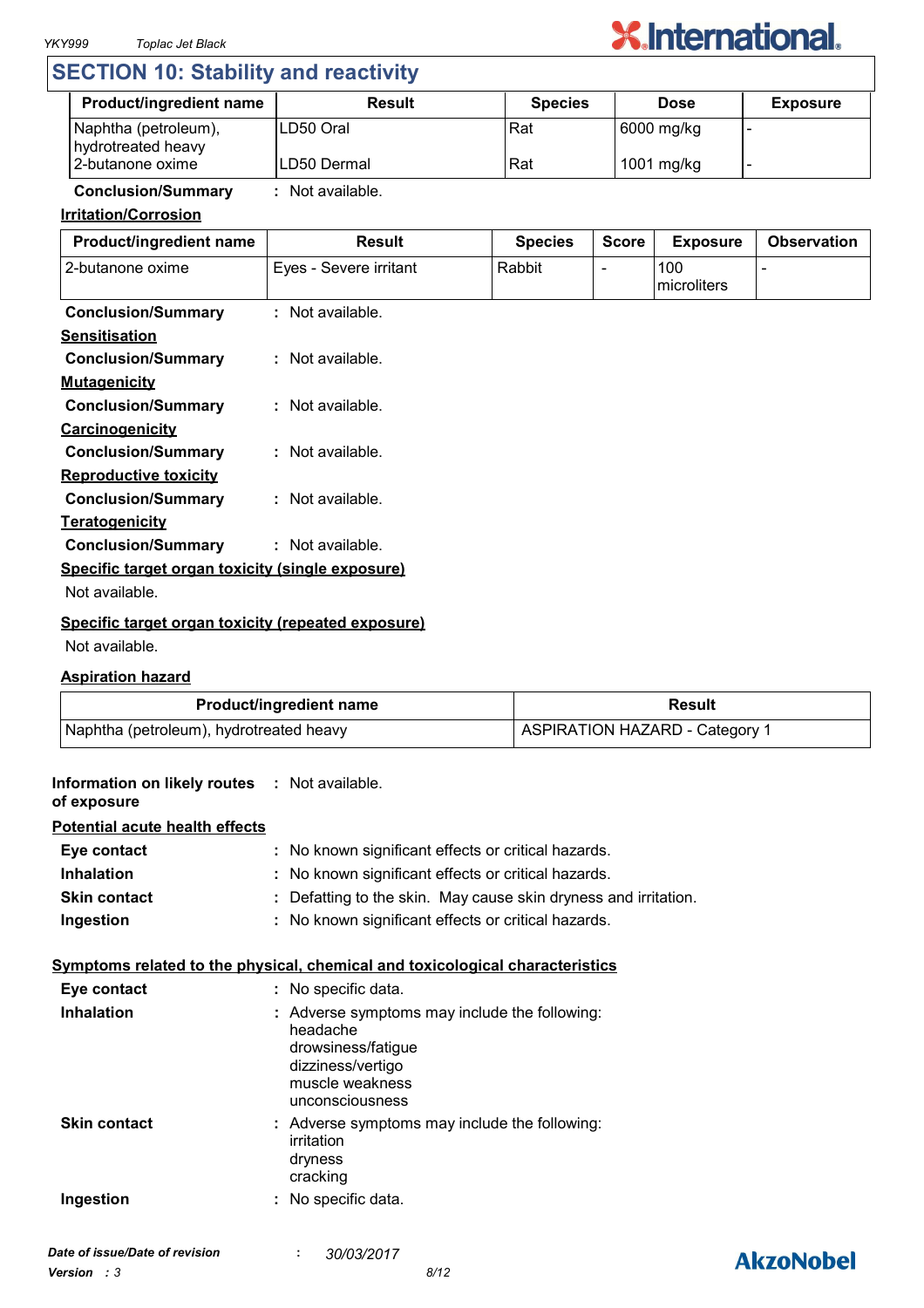# **X.International.**

### **SECTION 11: Toxicological information**

|                                         | Delayed and immediate effects as well as chronic effects from short and long-term exposure               |
|-----------------------------------------|----------------------------------------------------------------------------------------------------------|
| <b>Short term exposure</b>              |                                                                                                          |
| <b>Potential immediate</b><br>effects   | : Not available.                                                                                         |
| <b>Potential delayed effects</b>        | : Not available.                                                                                         |
| Long term exposure                      |                                                                                                          |
| <b>Potential immediate</b><br>effects   | : Not available.                                                                                         |
| <b>Potential delayed effects</b>        | : Not available.                                                                                         |
| <b>Potential chronic health effects</b> |                                                                                                          |
| Not available.                          |                                                                                                          |
| <b>Conclusion/Summary</b>               | : Not available.                                                                                         |
| General                                 | Prolonged or repeated contact can defat the skin and lead to irritation, cracking and/<br>or dermatitis. |
| Carcinogenicity                         | : No known significant effects or critical hazards.                                                      |
| <b>Mutagenicity</b>                     | : No known significant effects or critical hazards.                                                      |
| <b>Teratogenicity</b>                   | : No known significant effects or critical hazards.                                                      |
| <b>Developmental effects</b>            | : No known significant effects or critical hazards.                                                      |
| <b>Fertility effects</b>                | : No known significant effects or critical hazards.                                                      |
|                                         |                                                                                                          |

#### **Other information :** : Not available.

### **SECTION 12: Ecological information**

#### **12.1 Toxicity**

| <b>Product/ingredient name</b> | Result                                          | <b>Species</b>             | Exposure  |
|--------------------------------|-------------------------------------------------|----------------------------|-----------|
| I 2-butanone oxime             | Acute LC50 843000 to 914000 µg/l<br>Fresh water | Fish - Pimephales promelas | 196 hours |
| Conclusion/Summary             | Alot available                                  |                            |           |

**Conclusion/Summary :** Not available.

#### **12.2 Persistence and degradability**

**Conclusion/Summary :** Not available.

#### **12.3 Bioaccumulative potential**

| <b>Product/ingredient name</b>             | ⊥LoɑP <sub>ow</sub> | <b>BCF</b>  | <b>Potential</b> |
|--------------------------------------------|---------------------|-------------|------------------|
| Naphtha (petroleum),<br>hydrotreated heavy |                     | 10 to 2500  | high             |
| l 2-butanone oxime                         | 0.63                | 5.011872336 | l low            |

| 12.4 Mobility in soil                     |                  |
|-------------------------------------------|------------------|
| Soil/water partition<br>coefficient (Koc) | : Not available. |
| <b>Mobility</b>                           | : Not available. |

#### **12.5 Results of PBT and vPvB assessment**

| <b>PBT</b> | : Not applicable. |
|------------|-------------------|
| vPvB       | : Not applicable. |

**12.6 Other adverse effects** : No known significant effects or critical hazards.

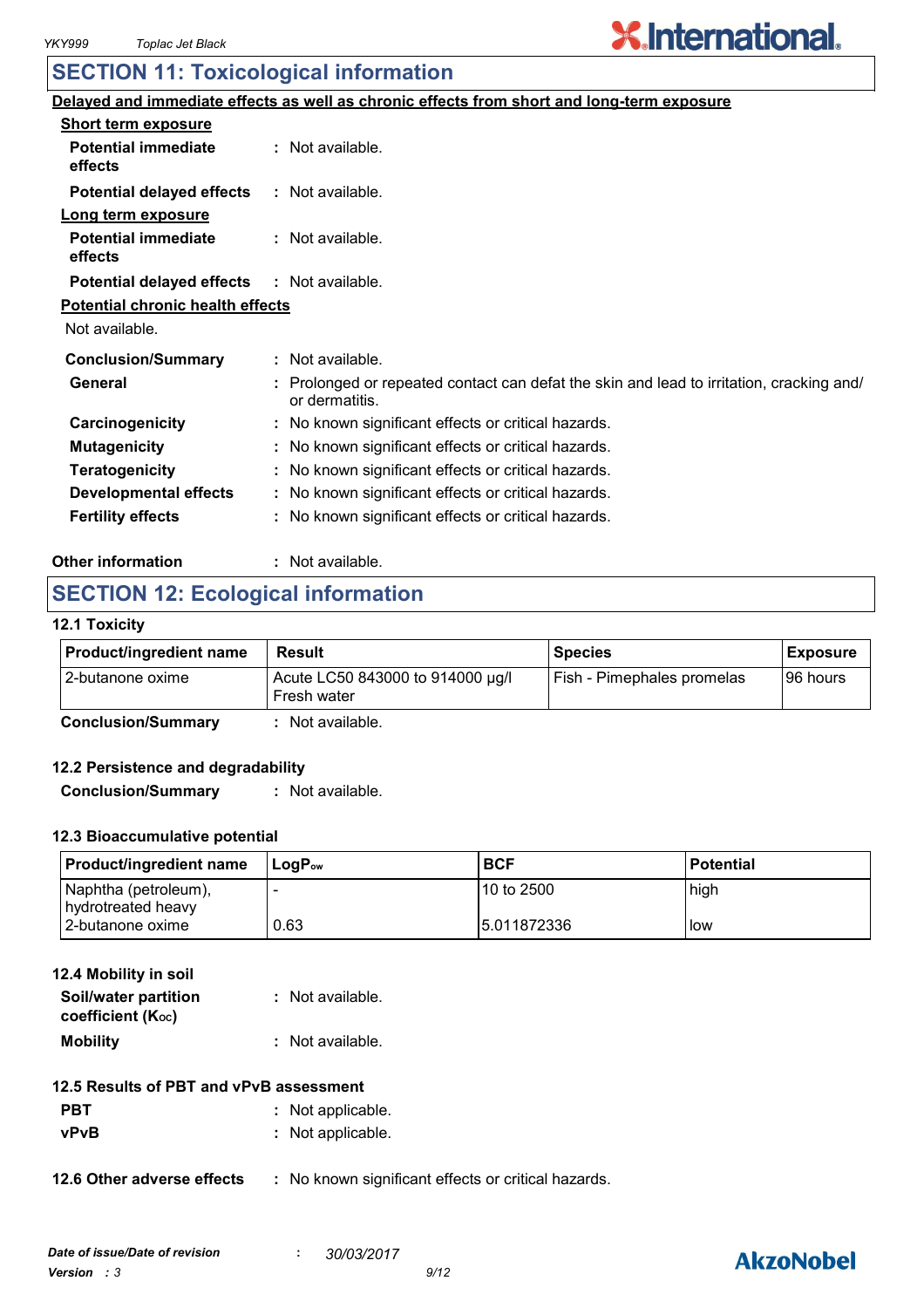### **SECTION 13: Disposal considerations**

The information in this section contains generic advice and guidance. The list of Identified Uses in Section 1 should be consulted for any available use-specific information provided in the Exposure Scenario(s).

#### **13.1 Waste treatment methods**

| <b>Product</b>             |                                                                                                                                                                                                                                                                                                                                                                                                                                                                                                                                                     |
|----------------------------|-----------------------------------------------------------------------------------------------------------------------------------------------------------------------------------------------------------------------------------------------------------------------------------------------------------------------------------------------------------------------------------------------------------------------------------------------------------------------------------------------------------------------------------------------------|
| <b>Methods of disposal</b> | : The generation of waste should be avoided or minimised wherever possible.<br>Disposal of this product, solutions and any by-products should at all times comply<br>with the requirements of environmental protection and waste disposal legislation<br>and any regional local authority requirements.<br>Dispose of surplus and non-recyclable products via a licensed waste disposal<br>contractor. Waste should not be disposed of untreated to the sewer unless fully<br>compliant with the requirements of all authorities with jurisdiction. |
| <b>Hazardous waste</b>     | : The classification of the product may meet the criteria for a hazardous waste.                                                                                                                                                                                                                                                                                                                                                                                                                                                                    |

#### **European waste catalogue (EWC)**

| Code number                | <b>Waste designation</b>                                                                                                                                                                                                                                                                                                                                                                                                                                                                                                                                      |
|----------------------------|---------------------------------------------------------------------------------------------------------------------------------------------------------------------------------------------------------------------------------------------------------------------------------------------------------------------------------------------------------------------------------------------------------------------------------------------------------------------------------------------------------------------------------------------------------------|
| EWC 08 01 11*              | waste paint and varnish containing organic solvents or other hazardous substances                                                                                                                                                                                                                                                                                                                                                                                                                                                                             |
| Packaging                  |                                                                                                                                                                                                                                                                                                                                                                                                                                                                                                                                                               |
| <b>Methods of disposal</b> | : Dispose of containers contaminated by the product in accordance with local or<br>national legal provisions. This material and its container must be disposed of as<br>hazardous waste. Dispose of via a licensed waste disposal contractor.                                                                                                                                                                                                                                                                                                                 |
| <b>Special precautions</b> | : This material and its container must be disposed of in a safe way. Care should be<br>taken when handling emptied containers that have not been cleaned or rinsed out.<br>Empty containers or liners may retain some product residues. Vapour from product<br>residues may create a highly flammable or explosive atmosphere inside the<br>container. Do not cut, weld or grind used containers unless they have been cleaned<br>thoroughly internally. Avoid dispersal of spilt material and runoff and contact with<br>soil, waterways, drains and sewers. |

### **SECTION 14: Transport information**

|                                    | <b>ADR/RID</b>                                                      | <b>IMDG</b>    | <b>IATA</b>   |
|------------------------------------|---------------------------------------------------------------------|----------------|---------------|
| 14.1 UN number                     | <b>UN1263</b>                                                       | <b>UN1263</b>  | <b>UN1263</b> |
| 14.2 UN proper<br>shipping name    | <b>PAINT</b>                                                        | <b>PAINT</b>   | <b>PAINT</b>  |
| 14.3 Transport<br>hazard class(es) | $\mathfrak{S}$                                                      | $\mathfrak{S}$ | 3             |
| 14.4 Packing<br>group              | III                                                                 | $\mathbf{III}$ | III           |
| 14.5<br>Environmental<br>hazards   | No.                                                                 | No.            | No.           |
| <b>Additional</b><br>information   | <b>Special provisions</b><br>640 (E)<br><b>Tunnel code</b><br>(D/E) |                |               |

**IMDG Code Segregation group :** Not applicable.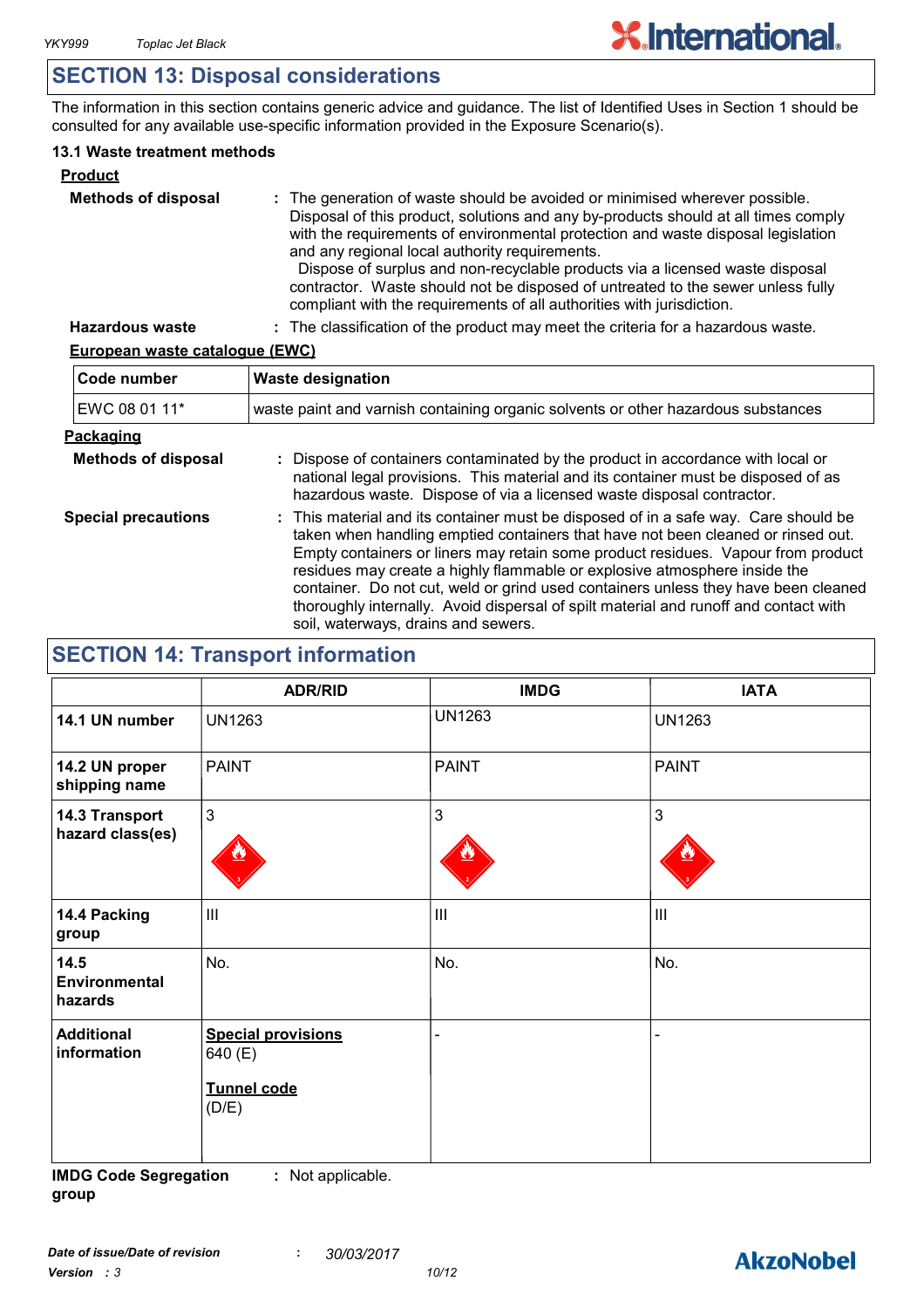### **SECTION 14: Transport information**

**14.6 Special precautions for : Transport within user's premises:** always transport in closed containers that are **user** upright and secure. Ensure that persons transporting the product know what to do in the event of an accident or spillage.

| 14.7 Transport in bulk         | : Not available. |
|--------------------------------|------------------|
| according to Annex II of       |                  |
| <b>Marpol and the IBC Code</b> |                  |

### **SECTION 15: Regulatory information**

#### **15.1 Safety, health and environmental regulations/legislation specific for the substance or mixture**

### **EU Regulation (EC) No. 1907/2006 (REACH)**

#### **Annex XIV - List of substances subject to authorisation**

**Annex XIV**

**Substances of very high concern**

None of the components are listed.

**Annex XVII - Restrictions : Not applicable. on the manufacture, placing on the market and use of certain dangerous substances,**

**mixtures and articles**

#### **Other EU regulations**

**Europe inventory :** Not determined.

#### **Special packaging requirements**

**Containers to be fitted with child-resistant fastenings** Not applicable. **:**

**Tactile warning of danger : Not applicable.** 

| <b>Product/ingredient name</b> | <b>∣Carcinogenic</b><br><b>leffects</b> | Mutagenic effects | Developmental<br>effects | Fertility effects |
|--------------------------------|-----------------------------------------|-------------------|--------------------------|-------------------|
| 12-butanone oxime              | Carc. 2. H351                           |                   |                          |                   |

#### **Ozone depleting substances (1005/2009/EU)**

Not listed.

#### **Prior Informed Consent (PIC) (649/2012/EU)**

Not listed.

#### **National regulations**

- **References :** Conforms to Regulation (EC) No. 1907/2006 (REACH), Annex II and Regulation (EC) No. 1272/2008 (CLP)
- **15.2 Chemical safety :** No Chemical Safety Assessment has been carried out.

**assessment**

### **SECTION 16: Other information**

 $\nabla$  Indicates information that has changed from previously issued version.

|                      | <b>Abbreviations and</b><br>acronyms | $:$ ATE = Acute Toxicity Estimate<br>CLP = Classification, Labelling and Packaging Regulation [Regulation (EC) No.<br>1272/2008]<br>DMEL = Derived Minimal Effect Level<br>DNEL = Derived No Effect Level<br>EUH statement = CLP-specific Hazard statement<br>PBT = Persistent, Bioaccumulative and Toxic<br>PNEC = Predicted No Effect Concentration<br><b>RRN = REACH Registration Number</b> |                  |
|----------------------|--------------------------------------|-------------------------------------------------------------------------------------------------------------------------------------------------------------------------------------------------------------------------------------------------------------------------------------------------------------------------------------------------------------------------------------------------|------------------|
| Version : 3<br>11/12 | Date of issue/Date of revision       | 30/03/2017                                                                                                                                                                                                                                                                                                                                                                                      | <b>AkzoNobel</b> |